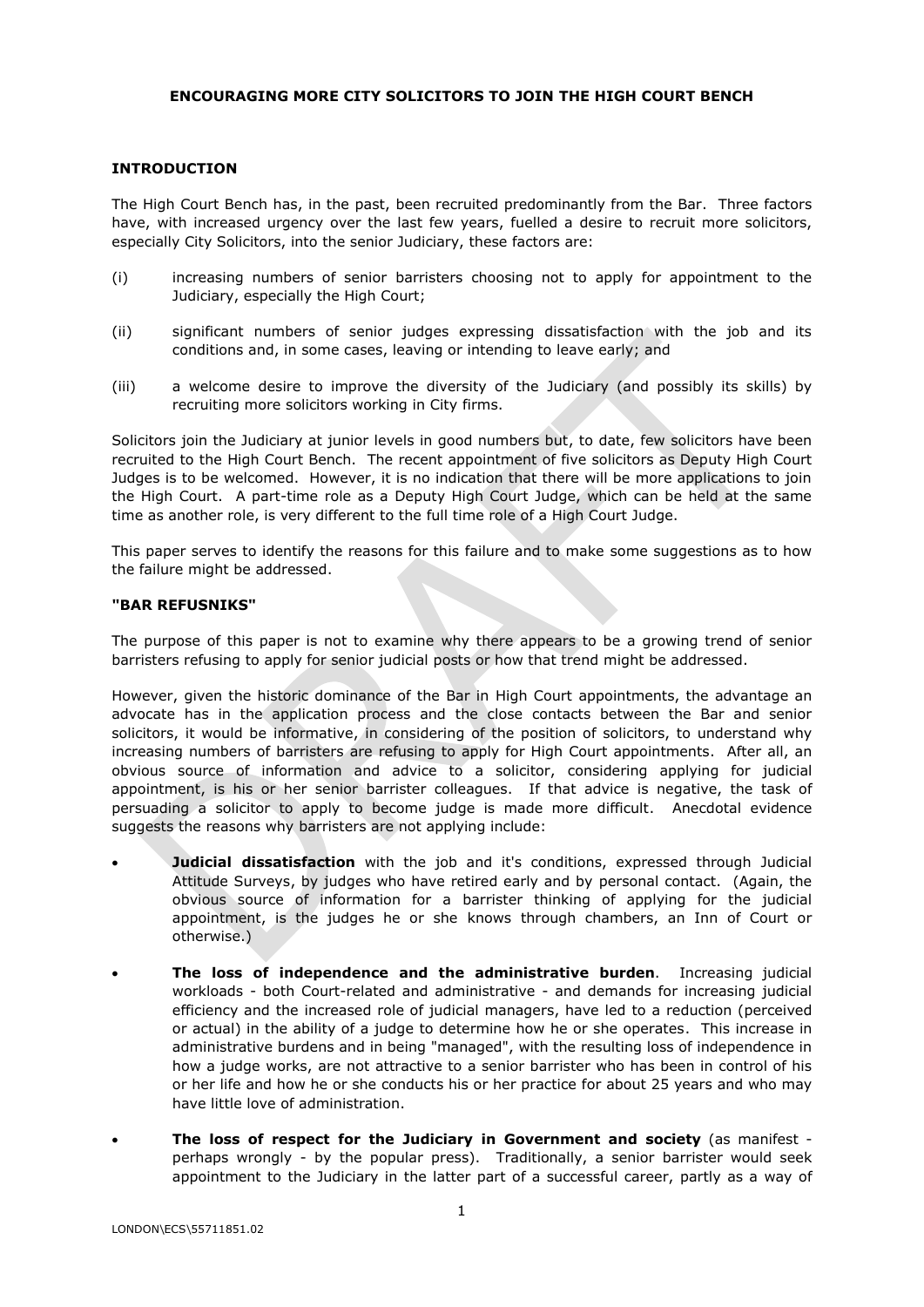"giving back to society"; accepting a loss of earnings in return for societal recognition. This recognition has been eroded both by the loss of tangible benefits of being a judge and by the perceived or actual loss of respect for judges.

**Pay and pensions.** Judicial pay and pensions have become steadily less attractive in absolute terms. They have also become increasingly less attractive as compared to the fees earned by a senior barrister. The reduction in earnings for a barrister becoming a judge, therefore, becomes greater each year. Changes to the judicial pension removes the previous significant benefit of a generous judicial pension, especially at a time when pensions and tax reforms mean that a barrister (or solicitor) is not able to build the traditional significant pension pot.

### **JUDICIAL DISSATISFACTION**

Again, the reasons for the increasing judicial dissatisfaction with the job are informative in considering how to encourage more solicitors to apply to become judges. If those in the job are not advocates for it, then encouraging applications for the job will be harder.

The 2016 UK Judicial Attitude Survey is a dreadful base from which to encourage applications for the Judiciary. Focussing on the response of High Court Judges and only on the factors likely to be relevant to a City solicitor would-be applicant:

- only 45 per cent would recommend the job and 42 per cent would leave if they could;
- 47 per cent intend to leave early;
- 45 per cent and 32 per cent do not feel valued by the public and senior leadership respectively and a negligible per cent feel valued by the Government and the media;
- 70 per cent believe their working conditions have worsened since 2014;
- more than a third think their case and other workloads are too high;
- only 30 per cent believe administrative support is good or excellent;
- 56 per cent rate staff morale as poor;
- only 38 per cent think opportunities to interact with colleagues are good or excellent;
- only 20 per cent believe Court IT equipment, and only 30 per cent believe IT support, is good or excellent;
- 67 per cent do not believe they are paid a reasonable salary, 83 per cent believe they have lost earnings since 2014 and 61 per cent say salary issues are affecting their work
- 58 per cent say they are affected by the hours they have to work

#### **APPLICATION PROCESS**

If the experience of those in the job and those traditionally and professionally nearest to it is not encouraging of application, what about the process itself?

Here there are a number of barriers to discourage applicants or to make refusal likely:

 Solicitors are not, historically, part of the infrastructure that nurtures judicial applicants. In general they lack social and professional contact with judges. They are not part of Chambers or an Inn of Court. They do not appear in front of judges every day. In short, they are not barristers and some of the Bar's traditional "prejudice" against solicitors remains in the Judiciary. There is not, therefore, any institutional encouragement to apply to become a judge.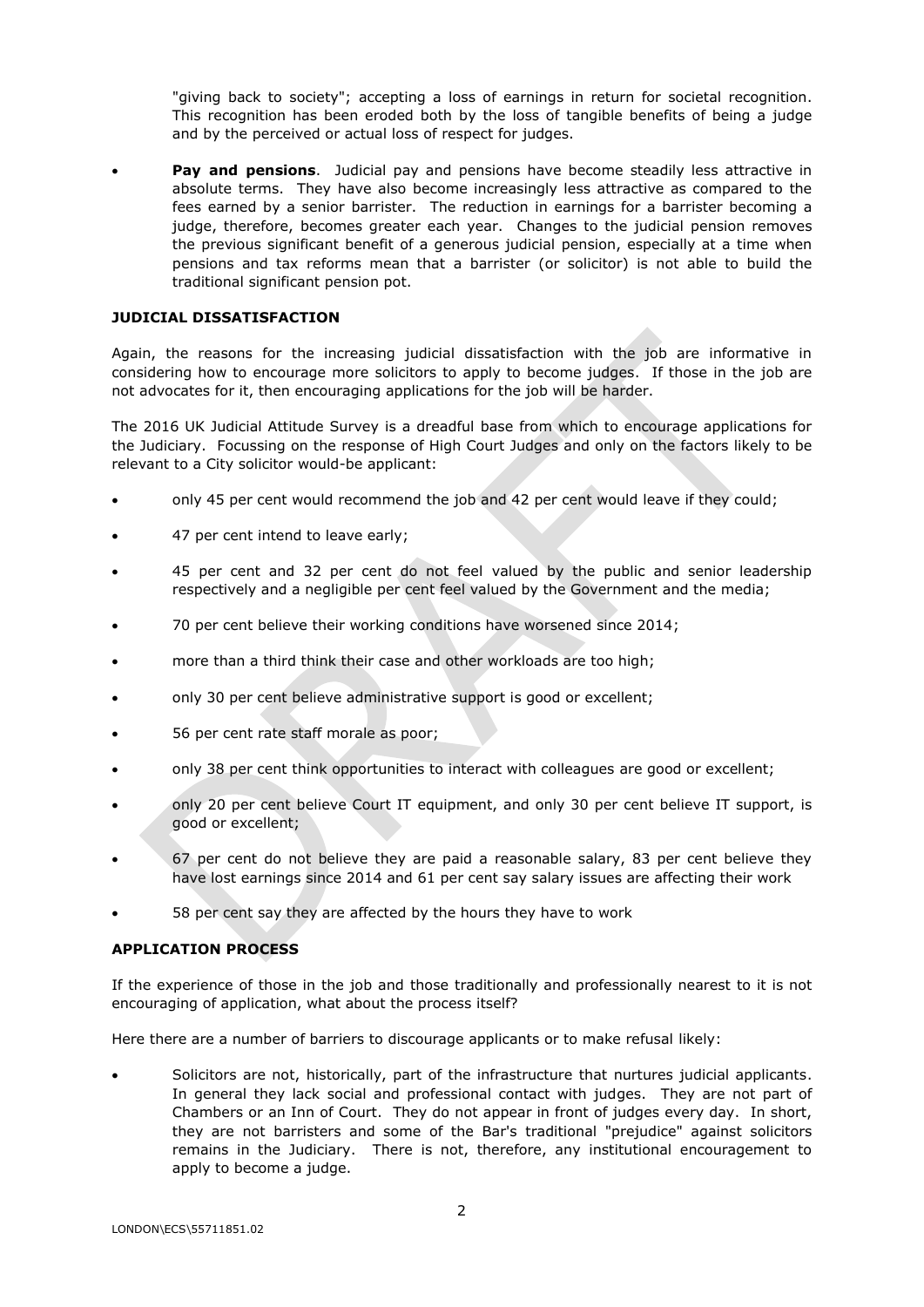- Before an applicant can make an application to join the High Court, he or she has to sit as a judge to be "trained and tested". This is a significant time commitment (c 30 days p.a.) with no guarantee of success. It requires the applicant to take the significant risk of asking his or her firm to allow him or her to give this commitment. In a commercial setting, where commitment to the firm and one's partners is important, to make this request requires courage. It then requires the firm to agree to allow one of its top clientwinning, fee-generating partners to give up firm time to train to leave the firm. That will require altruism from the firm which may actively discourage it's partners from leaving to join other law firms.
- The target age for recruitment at the High Court bench is, apparently, 48 to 50 years. That would allow the applicant, if appointed, to aspire to serve in the Court of Appeal. However, that is the age when partners in City firms are at the peak of their careers – both in terms of attracting clients and earnings. They may also have significant family liabilities.
- Consistent anecdotal evidence suggests that solicitor applicants for High Court appointment fail because they lack "judicial skills". This is widely interpreted as "you are not a barrister and do not have court skills". The application system is aimed at testing barrister/advocacy skills. Most solicitors cannot demonstrate those skills through a history of court experience.
- Even if a solicitor were to obtain a more junior judicial position and succeed. History suggests that that is unlikely to lead to a High Court appointment.
- There is no track record of part time or flexible working as a High Court Judge.

# **OTHER DISINCENTIVES TO SOLICITORS**

Solicitors see judges complaining about the job. They see barristers no longer applying and they encounter barriers to and rejection of application. That alone may explain why few City solicitors apply to become senior judges. The reasons judges complain and barristers opt out are equally applicable to senior City solicitors. There are then some reasons particular to those solicitors:

- There is no tradition of City solicitors applying to join the High Court. In fact, the experience of most solicitors who have applied for High Court appointments is one of failure.
- A City law firm partnership is a demanding and competitive environment. A partner who seeks time off to train for the Judiciary will fear that he or she will be seen not to show the necessary commitment to the firm and their career will suffer.
- He or she may be unwilling to take the risk of asking for "time off" to train without any guarantee of success.
- The target age of 48 to 50 is precisely the wrong age. In his or her 30's, a solicitor may be interested in an alternative career in the Judiciary. At 55 or 60, he or she may be looking for a change.

#### **WHAT IS THE ANSWER?**

There follows some recommendations for how to address these issues. It is recognised that the first few are matters of policy. However, unless the concerns of judges are addressed, it is unlikely that solicitors will apply.

#### **Generally**

1. The quality of the Judiciary is central to the success of English law and the choice of English Courts to hear commercial and other disputes. The pay and pensions of judges should reflect this.